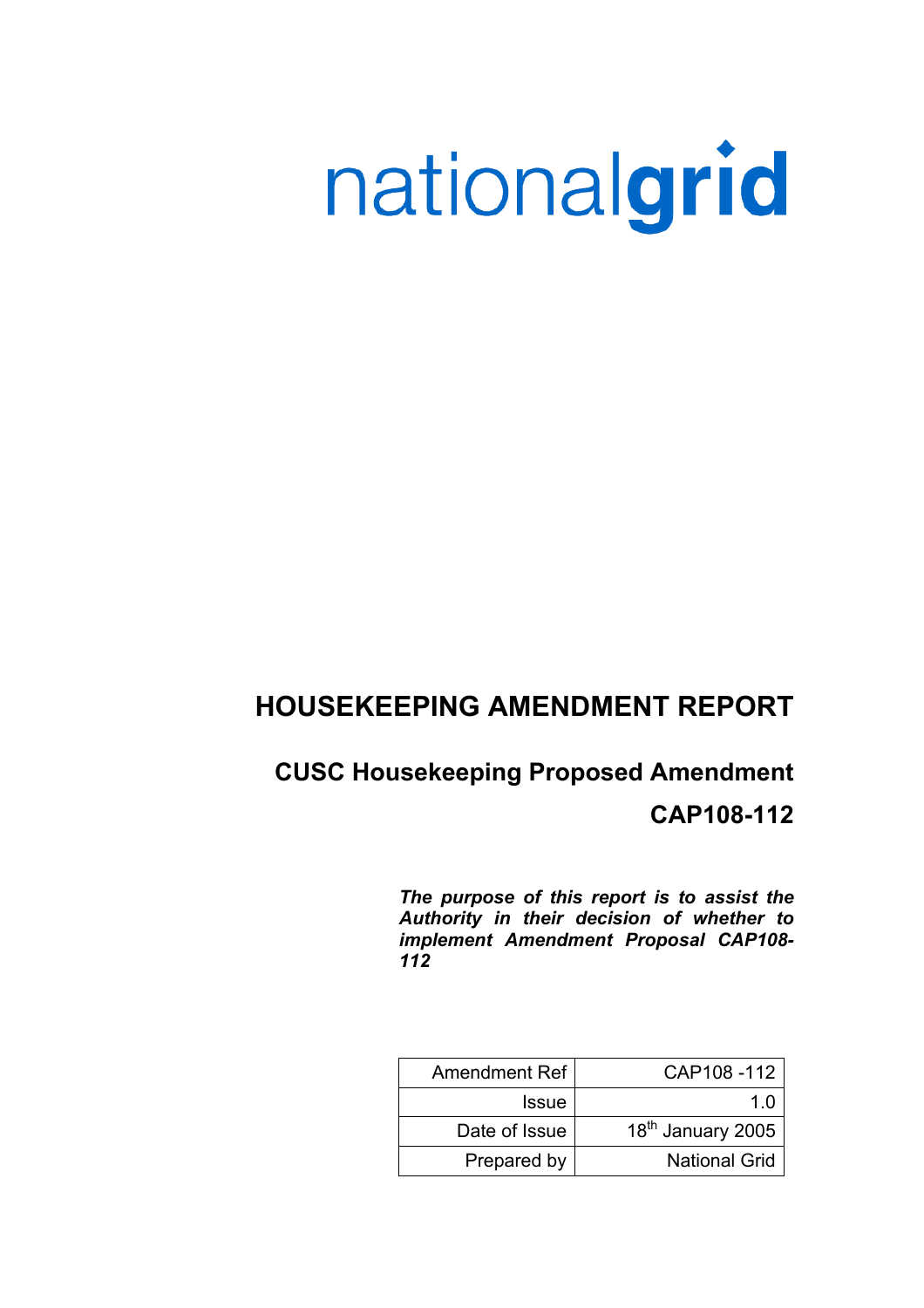## **I DOCUMENT CONTROL**

#### **a National Grid Document Control**

| <b>Version</b> | Date    | Author               | <b>Change Reference</b>                        |
|----------------|---------|----------------------|------------------------------------------------|
| 0.1            | 12/1/06 | <b>National Grid</b> | Draft for internal comment                     |
| 1.0            | 18/1/06 | <b>National Grid</b> | Formal version for submission to the Authority |

#### **b Document Location**

National Grid Website:

www.nationalgrid.com/uk/Electricity/Codes/

#### **c Distribution**

| <b>Name</b>                                | <b>Organisation</b> |
|--------------------------------------------|---------------------|
| The Gas and Electricity Markets Authority  | Ofgem               |
| <b>CUSC Parties</b>                        | Various             |
| <b>Panel Members</b>                       | Various             |
| National Grid Industry Information Website |                     |

## **II CONTENTS TABLE**

| 1.0 |                                                            |  |
|-----|------------------------------------------------------------|--|
| 2.0 |                                                            |  |
| 3.0 |                                                            |  |
| 4.0 | ASSESSMENT AGAINST APPLICABLE CUSC OBJECTIVES 4            |  |
| 5.0 |                                                            |  |
| 6.0 |                                                            |  |
| 7.0 |                                                            |  |
|     | 8.0 VIEWS OF THE AMENDMENTS PANEL AND NATIONAL GRID'S      |  |
|     |                                                            |  |
|     |                                                            |  |
|     |                                                            |  |
|     |                                                            |  |
|     | ANNEX 3 - REPRESENTATIONS RECEIVED DURING CONSULTATION  13 |  |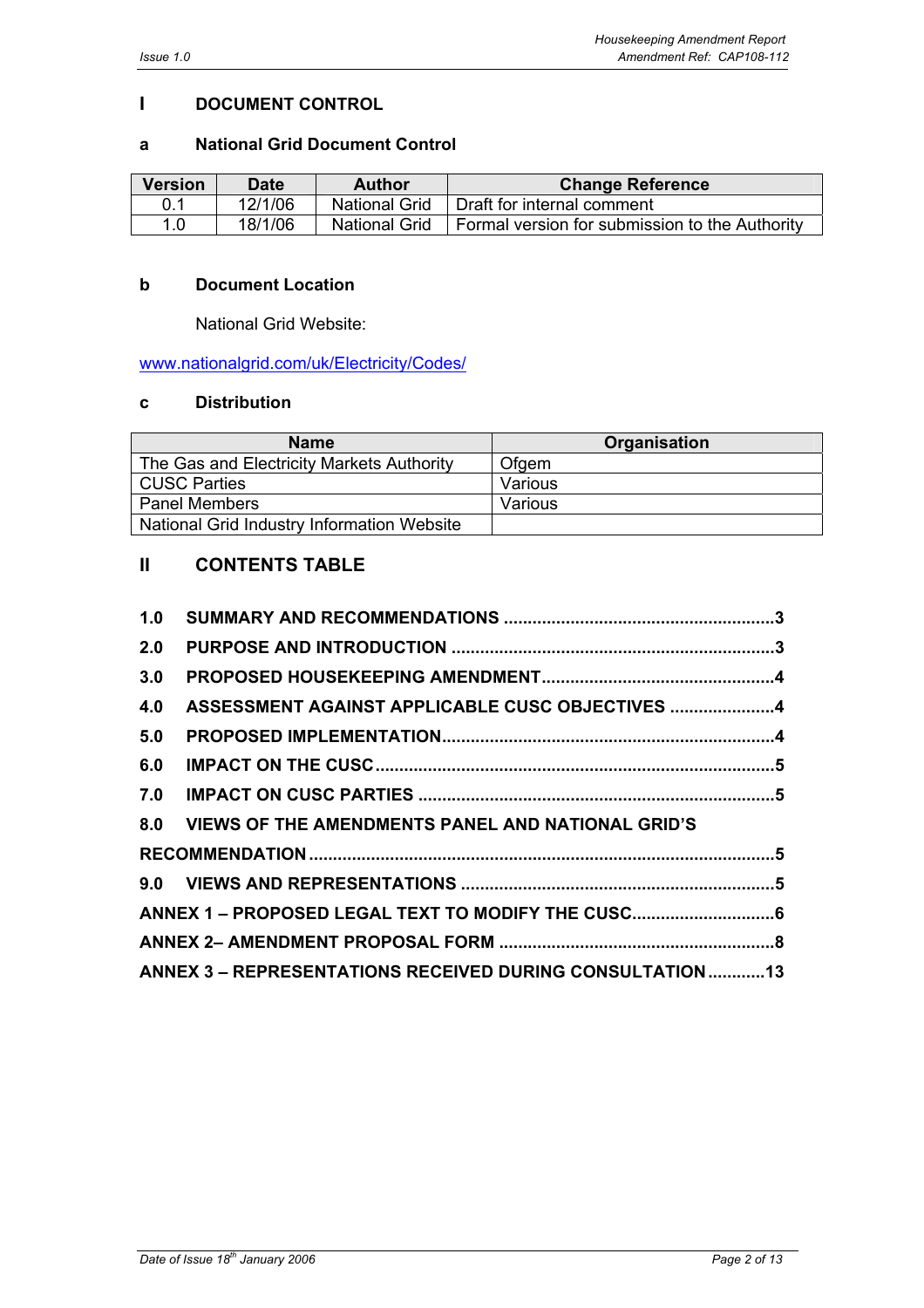#### **1.0 SUMMARY AND RECOMMENDATIONS**

#### **Executive Summary**

1.1 CAP108 to 112 was raised by National Grid to address a number of minor housekeeping errors, such as spelling errors, incorrect references and change of contact details.

#### **Recommendation**

1.2 National Grid with the Amendment Panel's support recommends that CAP108-112 be approved for implementation 10 business days after an Authority Decision.

## **2.0 PURPOSE AND INTRODUCTION**

- 2.1 This Amendment Report has been prepared and issued by National Grid under the rules and procedures specified in the Connection and Use of System Code (CUSC) as designated by the Secretary of State.
- 2.2 Further to the submission of Housekeeping Amendment Proposal CAP108- 112 (see Annex 2), this document is addressed and furnished to the Gas and Electricity Markets Authority ("the Authority") in order to assist them in their decision whether to implement Housekeeping Amendment Proposal CAP108-112.
- 2.3 CAP108-112 was proposed by National Grid and submitted to the CUSC Amendments Panel for consideration at their meeting on 16<sup>th</sup> December 2005 and the Amendments Panel determined that CAP108-112 was an appropriate Housekeeping Amendment in accordance with CUSC 8.21.2. A draft Amendment Report was issued on the 23rd December 2005 for a period of 10 working days. The consultation closed on  $11<sup>th</sup>$  January 2006 and National Grid received one response.
- 2.4 This document outlines the nature of the CUSC changes that are proposed and been prepared in accordance with the terms of the CUSC. An electronic copy can be found on the National Grid website, at www.nationalgrid.com/uk/Electricity/Codes/.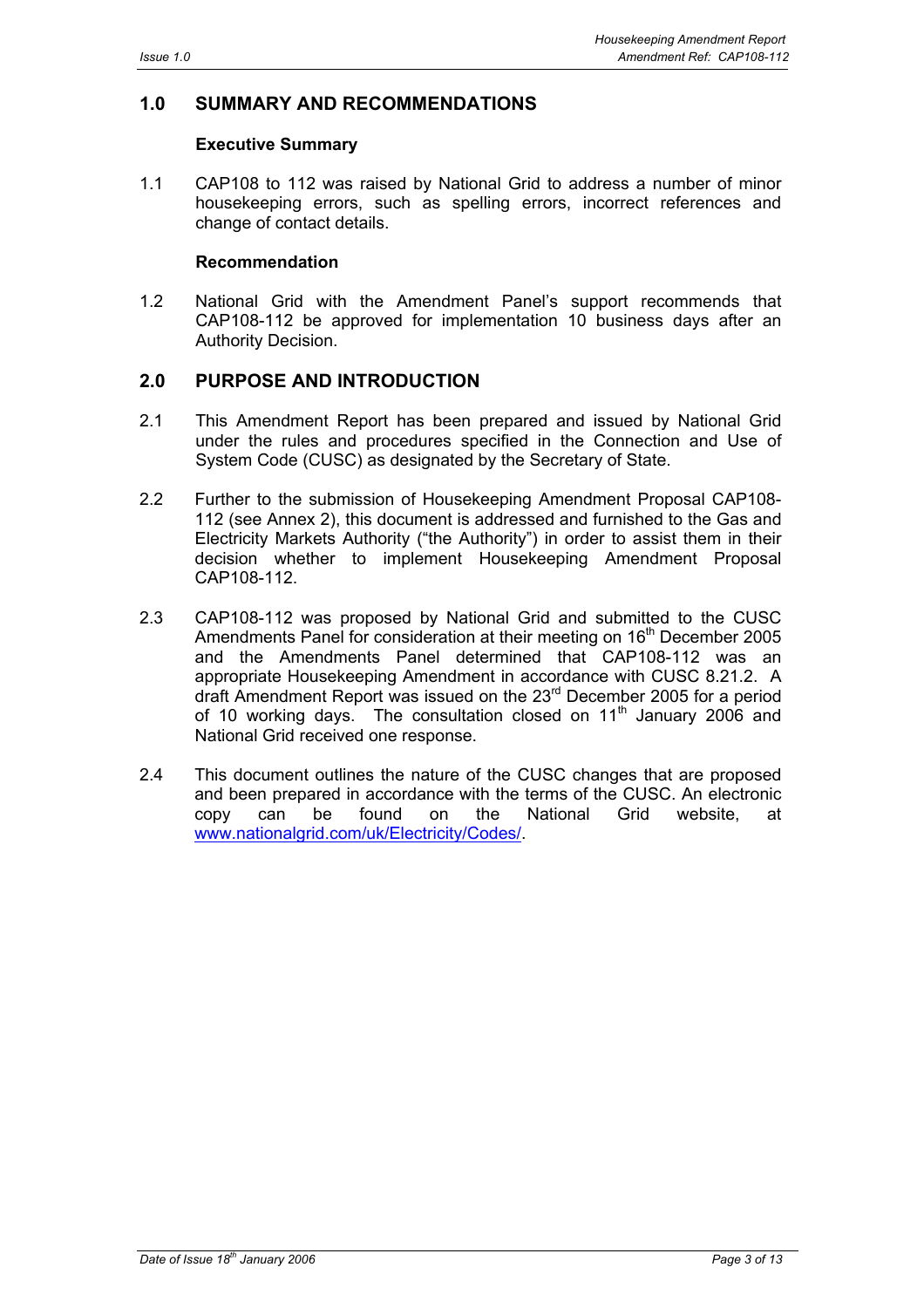## **3.0 PROPOSED HOUSEKEEPING AMENDMENT**

- 3.1 National Grid proposed CAP108-112 to address a number of minor errors within the CUSC falling within the definition of a Housekeeping Amendment.
- 3.2 The following table is a summary of the Amendment Proposals represented by CAP108-112:

|               | <b>Description of Proposed</b><br><b>Amendment</b>                                                                                                                                                     | Description of Issue or Defect that<br><b>Proposed Amendment seeks to</b><br><b>Address</b>                                                                                                                                        |
|---------------|--------------------------------------------------------------------------------------------------------------------------------------------------------------------------------------------------------|------------------------------------------------------------------------------------------------------------------------------------------------------------------------------------------------------------------------------------|
| <b>CAP108</b> | The reference to section 3<br>within the CUSC Definition<br><b>Actual Amount and Notional</b><br>Amount is incorrect.                                                                                  | CAP108 proposes to amend the<br>incorrect reference from 3.12 to 3.13<br>with the CUSC Definitions Actual<br><b>Amount and Notional Amount</b>                                                                                     |
| <b>CAP109</b> | Correction of a spelling<br>error within the Definition of<br>Qualified Company or<br><b>Qualifying Company</b>                                                                                        | CAP109 proposes to correct a spelling<br>error of the Company with Definition<br><b>Qualified Company or Qualifying</b><br>Company                                                                                                 |
| <b>CAP110</b> | <b>HM Customs and Excise</b><br>has change its name to HM<br><b>Revenue and Customs</b>                                                                                                                | CAP110 proposes to amend Section<br>4.3.2.20 to reflect the change of name<br>of HM Customs and Excise to HM<br><b>Revenue and Customs</b>                                                                                         |
| <b>CAP111</b> | A number of Exhibits<br>reference the CUSC Panel<br>Secretary, as the contact for<br>the return of certain<br>Application Forms, the<br>actual contact is the<br><b>Customer Agreements</b><br>Manager | CAP111 proposes to amend CUSC<br>Exhibit B paragraph 14, Exhibit D<br>paragraph 15, Exhibit F paragraph 9,<br>Exhibit I paragraph 15 and Exhibit Q<br>paragraph 13 to reflect the correct<br>contact details for Application Forms |
| <b>CAP112</b> | The reference in Section<br>11.3 CUSC Definition<br>Housekeeping Amendment<br>Report is incorrect.                                                                                                     | CAP112 proposes to amend the<br>incorrect reference from 8.22.21 to<br>8.21.2 .2 CUSC Definition<br>Housekeeping Amendment Report                                                                                                  |

#### **4.0 ASSESSMENT AGAINST APPLICABLE CUSC OBJECTIVES**

#### **Proposed Amendment**

4.1 CAP108-112 would better facilitate CUSC Objective (a) the efficient discharge by the Licensee of the obligations imposed upon it by the act and the Transmission Licence, by correcting minor errors within the CUSC, therefore making it clearer and fit for purpose.

#### **5.0 PROPOSED IMPLEMENTATION**

5.1 National Grid proposes CAP108-112 should be implemented 10 business days after an Authority decision because it has no material impact.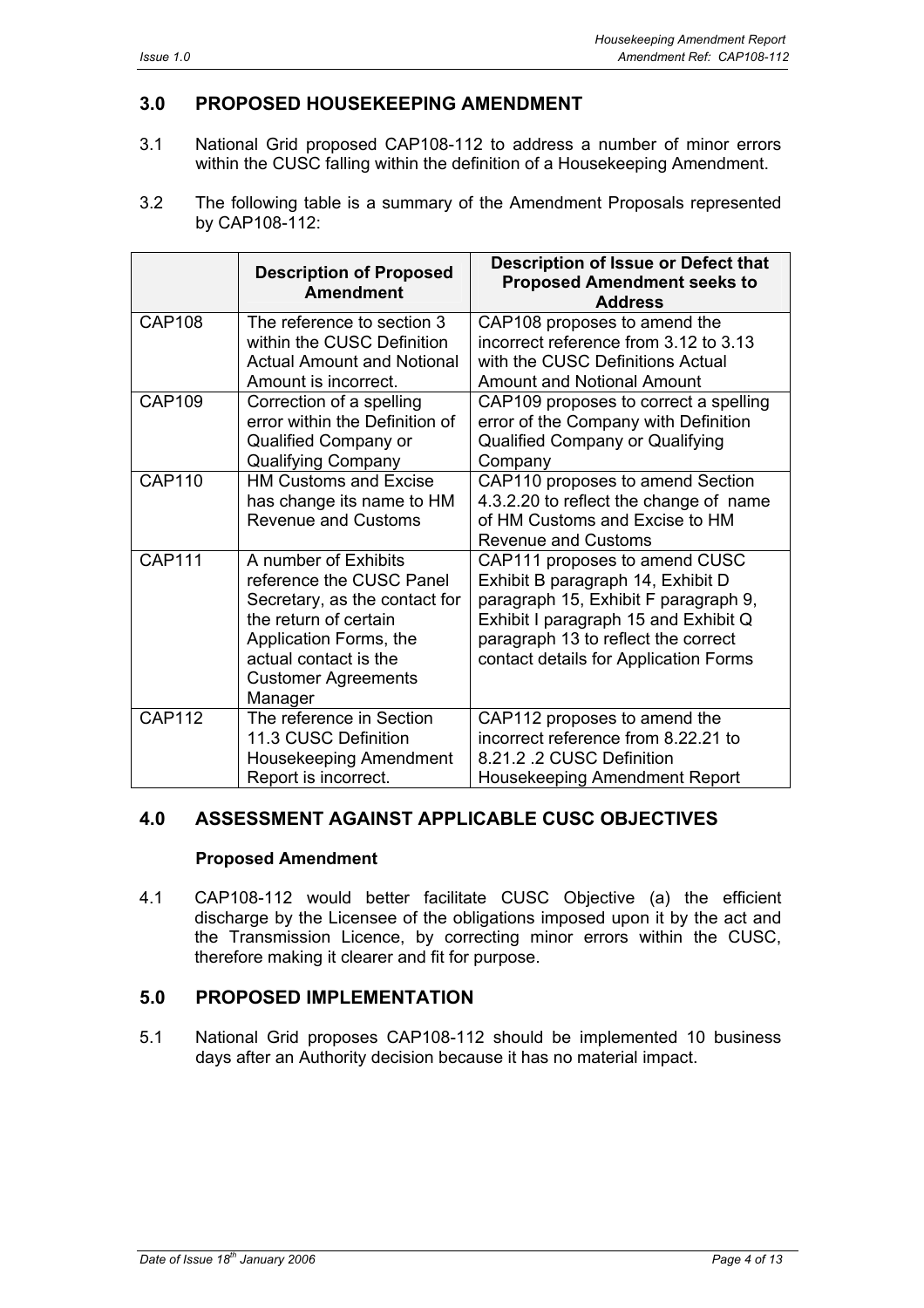## **6.0 IMPACT ON THE CUSC**

| The following table summarises the impact of CAP108-112 on the CUSC.<br>6.1 |  |
|-----------------------------------------------------------------------------|--|
|-----------------------------------------------------------------------------|--|

|               | <b>Impact on CUSC</b>                                            |
|---------------|------------------------------------------------------------------|
| <b>CAP108</b> | Changes to Section 11.3 - Definitions Actual Amount and Notional |
|               | Amount                                                           |
| <b>CAP109</b> | Changes to Section 11.3 – Definition Qualified Company           |
| <b>CAP110</b> | Changes to Section 4.3.2.20                                      |
| <b>CAP111</b> | Changes to CUSC Exhibits B paragraph 14, D paragraph 15, F       |
|               | paragraph 9, I paragraph 15 and Q paragraph 13.                  |
| CAP112        | Changes to Section 11.3 - Definition Housekeeping Amendment      |
|               | Report                                                           |

6.2 The text required to give effect to the Proposed Amendment is contained in Annex 1 of this document.

#### **7.0 IMPACT ON CUSC PARTIES**

7.1 CAP108-112 has no impact upon CUSC Parties, other Industry Documents or Industry computer systems or processes.

#### **8.0 VIEWS OF THE AMENDMENTS PANEL AND NATIONAL GRID'S RECOMMENDATION**

#### **Views of the Amendment Panel**

8.1 The Amendment Panel agreed that CAP108-112 was a Housekeeping Amendment that should be issued for 10 working days, the Panel also requested National Grid to publish the draft Amendment Report on the 23<sup>rd</sup> December 2005 to ensure CUSC Parties had an opportunity to review the document after the Christmas holiday period.

#### **National Grid's Recommendation**

8.2 National Grid recommends CAP108-112 be implemented and will better facilitate CUSC Objective (a) by correcting minor errors within the CUSC therefore making it clearer and better fit for purpose.

#### **9.0 VIEWS AND REPRESENTATIONS**

9.1 This Section contains a summary of the views and representations made by consultees during the consultation period in respect of the Proposed Housekeeping Amendment

#### **Responses to Consultation**

9.2 Copies of the representations are attached as Annex 3.

| <b>Reference</b> | Company | <b>Supportive</b>                     | <b>Comments</b> |
|------------------|---------|---------------------------------------|-----------------|
| CAP108-112-CR-   | E.ON UK | Supports the<br>Amendment<br>Proposal |                 |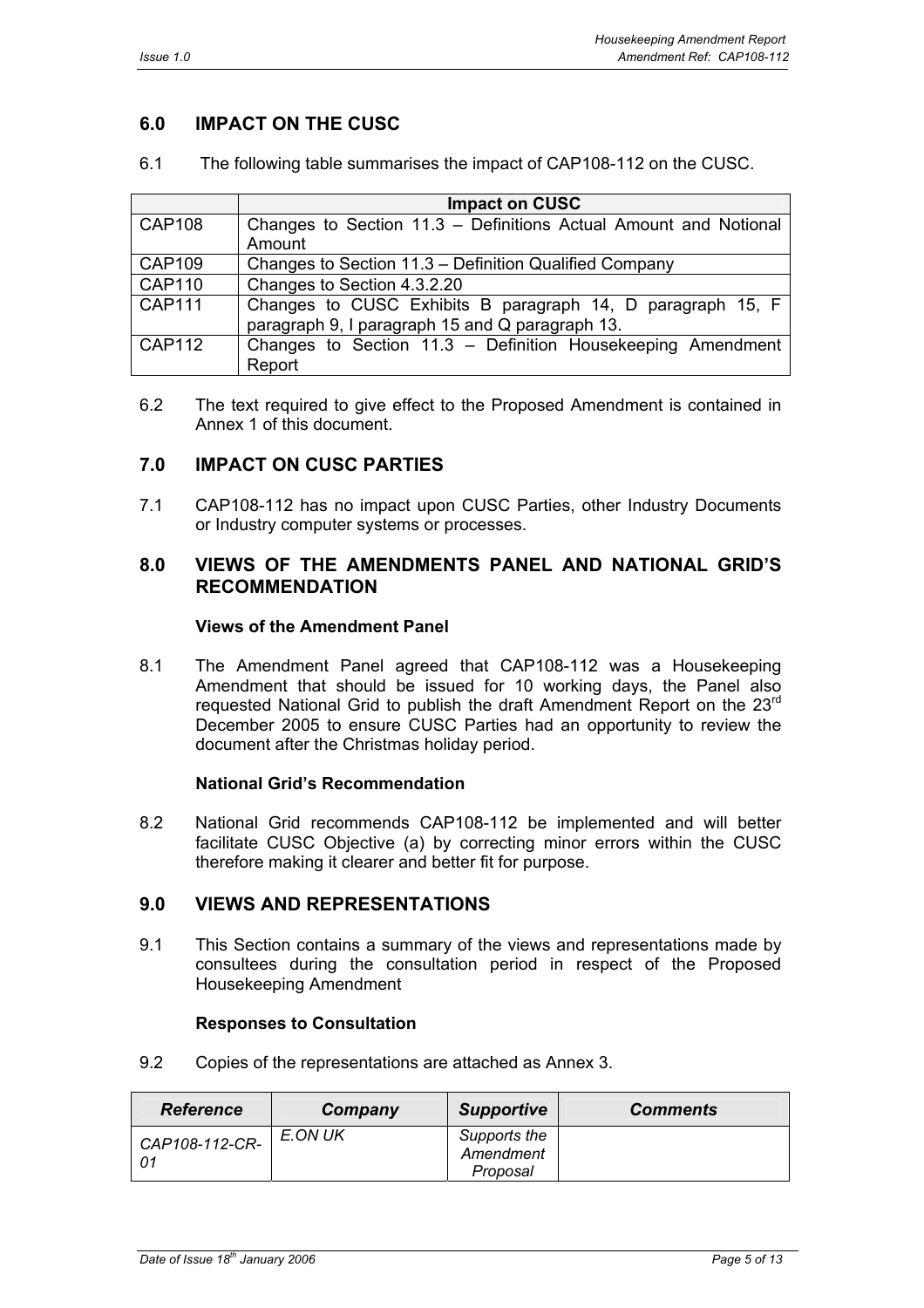## **ANNEX 1 – PROPOSED LEGAL TEXT TO MODIFY THE CUSC**

#### **CAP108 Legal Text to give effect to the Proposed Amendment**

The definitions Actual Amount and Notional Amount within the **CUSC** baseline text shall be amended as follows by inserting text coloured underlined text and deleting the coloured text shown struck through

**"Actual Amount"** as defined in Paragraph 3.12 3;

"**Notional Amount**" as defined in Paragraph 3.12 3;

#### **CAP109 Legal Text to give effect to the Proposed Amendment**

The definition "**Qualified Company**" or "**Qualifying Company**" within the **CUSC** baseline text shall be amended as follows by inserting the coloured underlined text and deleting the coloured text shown struck through

**"Qualified Company"** *or*  "**Qualifying Company"**

> a company which is a public Company or a private company within the meaning of section 1(3) of the Companies Act 1985 and which is either a shareholder of the **User** or any holding company of such shareholder (the expression holding company having the meaning assigned thereto by section 736, Companies Act 1985 as supplemented by section 144(3), Companies Act 1989) and which has throughout the validity period of the **Performance Bond** it gives in favour of **NGC**, a rating of at least Ain Standard and Poor's long term debt rating or A3 in Moody's long term debt rating or such lesser rating which **NGC** may in its absolute discretion allow by prior written notice given pursuant to a resolution of its board of directors for such period and on such terms as such resolution may specify provided that such company is not during such validity period put on any credit watch or any similar credit surveillance procedure which gives **NGC** reasonable cause to doubt that such company may not be able to maintain the aforesaid rating throughout the validity period of the **Performance Bond** and no other event has occurred which gives **NGC** reasonable cause to have such doubt;

#### **CAP110 Legal Text to give effect to the Proposed Amendment**

Section 4.3.2.20 within the **CUSC** baseline text shall be amended as follows by inserting the coloured underlined text and deleting the coloured text shown struck through

4.3.2.20 For the purpose of the regulations of HM **Revenue and** Customs and Exercise as regards self-billing of **Balancing Services** and the submission of **Value Added Tax** invoices*,* the **User** hereby consents to the operation of a self-billing system by **NGC** with regard to the payment for **Balancing Services** to be provided pursuant to the **CUSC** and the relevant **Balancing Services Agreement** and will at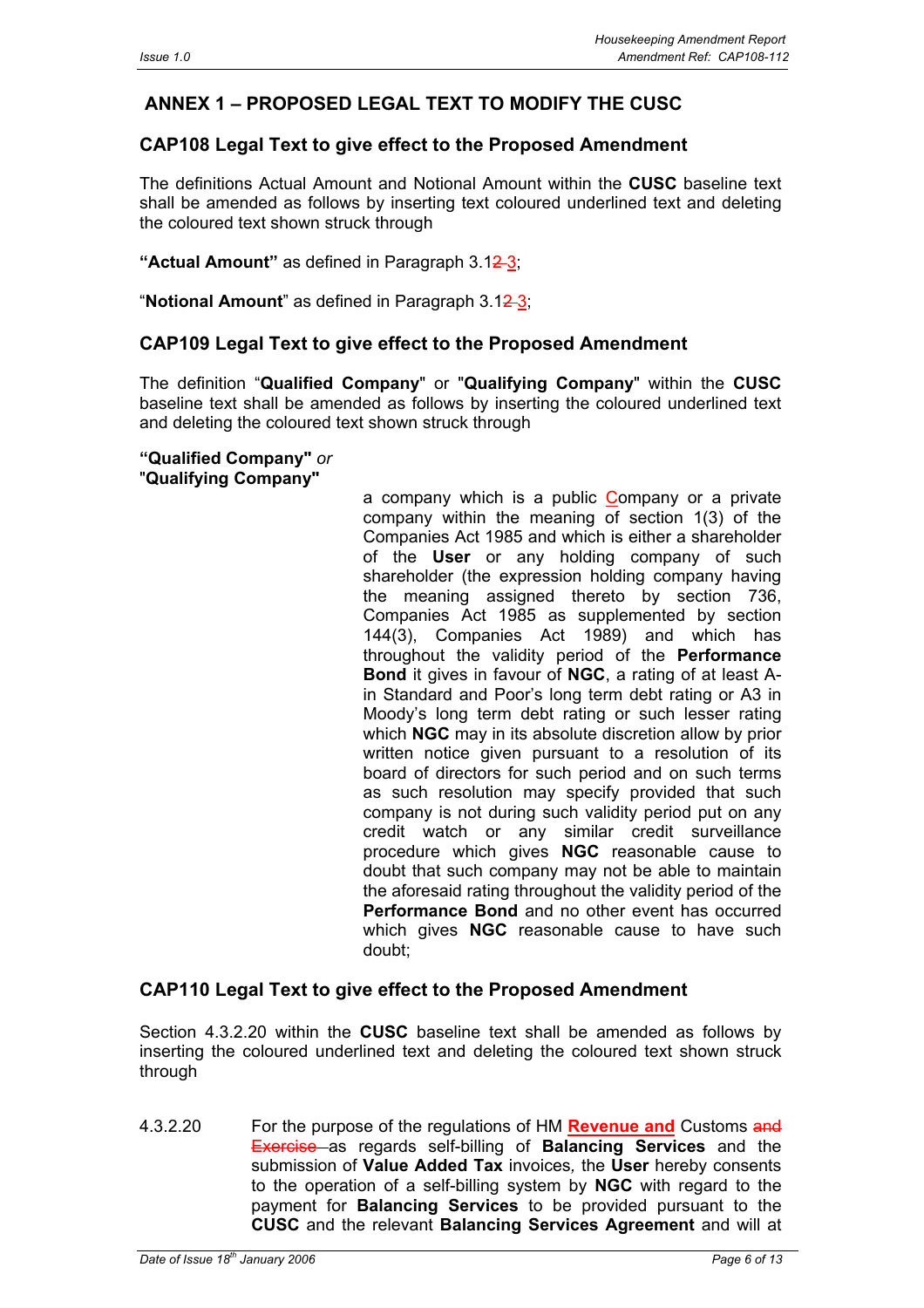all times throughout the term of the relevant **Balancing Services Agreement** maintain such consent. The **User** hereby undertakes, as between **NGC** and that **User**, to do (at **NGC**'s cost) all acts and things reasonably necessary to enable **NGC** to comply with the regulations of HM **Revenue and** Customs and Excise as regards the self-billing of **Balancing Services**.

#### **CAP111 Legal Text to give effect to the Proposed Amendment**

Exhibits B, D, F, I and Q within the CUSC baseline text shall be amended as follows by inserting the coloured underlined text and deleting the coloured text shown struck through

Exhibit B paragraph 14

Please complete this application form in black print and return it together with a cheque for the appropriate application fee to **Customer Agreements Manager** CUSC Panel Secretary, The National Grid Company plc, Warwick Technology Park, Gallows Hill, Warwick, CV34 6DA (Telephone No. 01926 65 3000).

Exhibit D paragraph 15

Please complete this application form in black print and return it together with a cheque for the appropriate application fee to **Customer Agreements Manager** CUSC Panel Secretary, The National Grid Company plc, Warwick Technology Park, Gallows Hill, Warwick, CV34 6DA (Telephone No. 01926 65 3000).

Exhibit F paragraph 9

Please complete this application form in black print and return it together with a cheque for the appropriate application fee to **Customer Agreements Manager** CUSC Panel Secretary, The National Grid Company plc, Warwick Technology Park, Gallows Hill, Warwick, CV34 6DA (Telephone No. 01926 65 3000).

Exhibit I paragraph 15

Please complete this application form in black print and return it together with a cheque for the appropriate application fee to **Customer Agreements Manager** CUSC Panel Secretary, The National Grid Company plc, Warwick Technology Park, Gallows Hill, Warwick, CV34 6DA (Telephone No. 01926 65 3000).

Exhibit Q paragraph 13

Please complete this application form in black print and return it together with a cheque for the appropriate application fee to **Customer Agreements Manager** CUSC Panel Secretary, The National Grid Company plc, Warwick Technology Park, Gallows Hill, Warwick, CV34 6DA (Telephone No. 01926 65 3000).

#### **CAP112 Legal Text to give effect to the Proposed Amendment**

The Definition of Housekeeping Amendment Report within the CUSC baseline text shall be amended as follows by inserting the coloured underlined text and deleting the coloured text shown struck through

#### "**Housekeeping Amendment Report**"

the report submitted by **NGC** to the **Authority** in accordance with Paragraph 8.**21.2.2**22.2.1(b)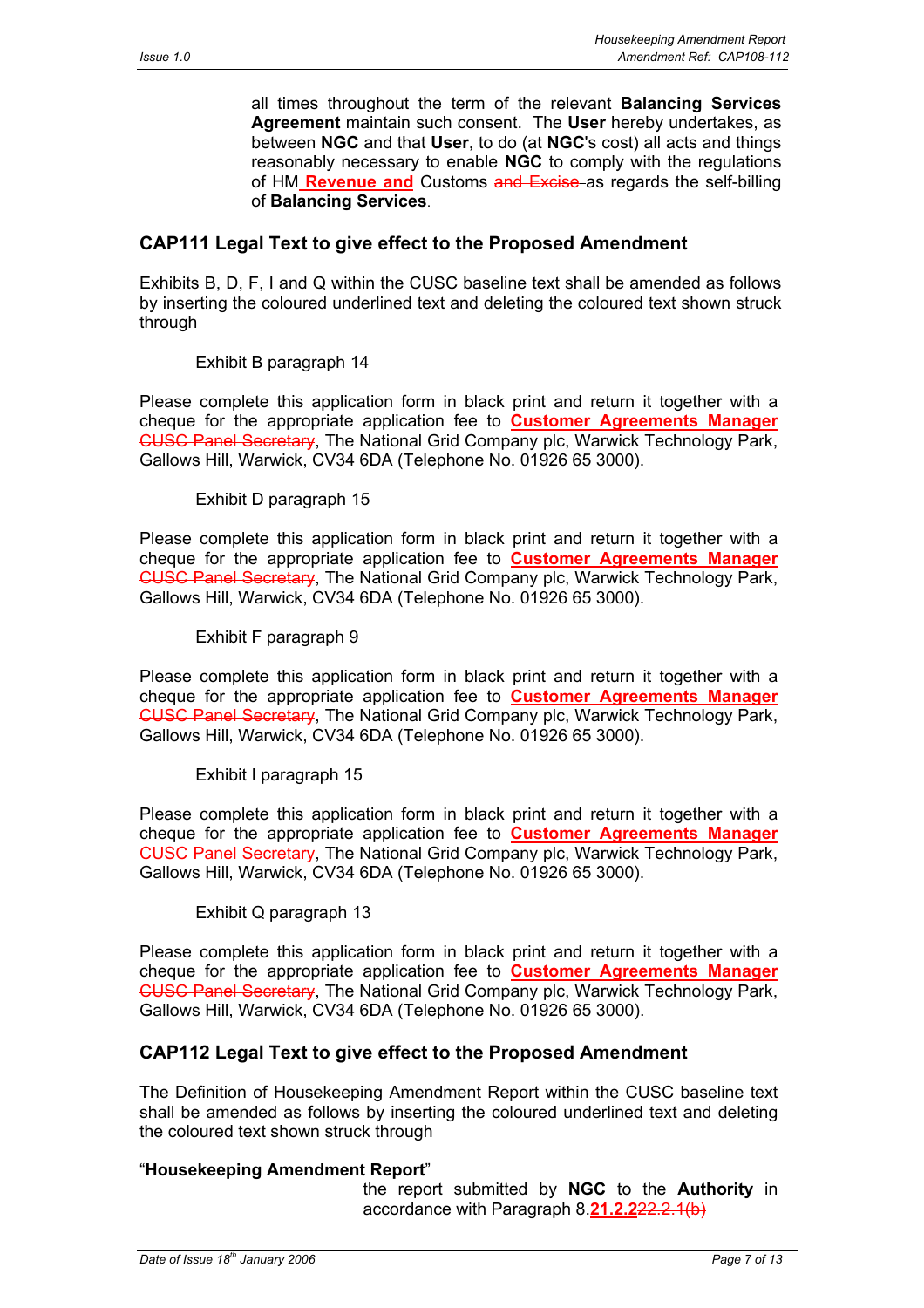## **ANNEX 2 – AMENDMENT PROPOSAL FORM**

#### **CUSC Amendment Proposal Form**

| <b>Details of Proposer:</b><br>Organisation's Name: | <b>National Grid</b>        |
|-----------------------------------------------------|-----------------------------|
| Capacity in which the Amendment is being            |                             |
| proposed:                                           |                             |
| (i.e. CUSC Party, BSC Party or "energywatch")       | CUSC Party*                 |
| Details of Proposer's Representative:               |                             |
| Name:                                               | Emma Carr                   |
| Organisation:                                       | <b>National Grid</b>        |
| Telephone Number:                                   | 01926 655843                |
| Email Address:                                      | emma.j.carr@uk.ngrid.co.uk  |
| <b>Details of Proposer's Alternate:</b>             |                             |
| Name:                                               | <b>Guy Phillips</b>         |
| Organisation:                                       | <b>National Grid</b>        |
| Telephone Number:                                   | 01926 656339                |
| Email Address:                                      | guy.Phillips@uk.ngrid.co.uk |

\* For the avoidance of doubt, National Grid as Proposer of the above Amendments and as a CUSC Party has granted the licence and given the warranty as required by Paragraph 8.15.7 of the CUSC.

#### **Housekeeping Amendment**

The following Proposed Amendments to the CUSC fall within the definition of a Housekeeping Amendment.

National Grid requests the Amendments Panel in accordance with CUSC 8.21.2.1, to treat these Amendment Proposals as Housekeeping Amendments and for the timetable and procedures within CUSC 8.21.2.2 to be followed.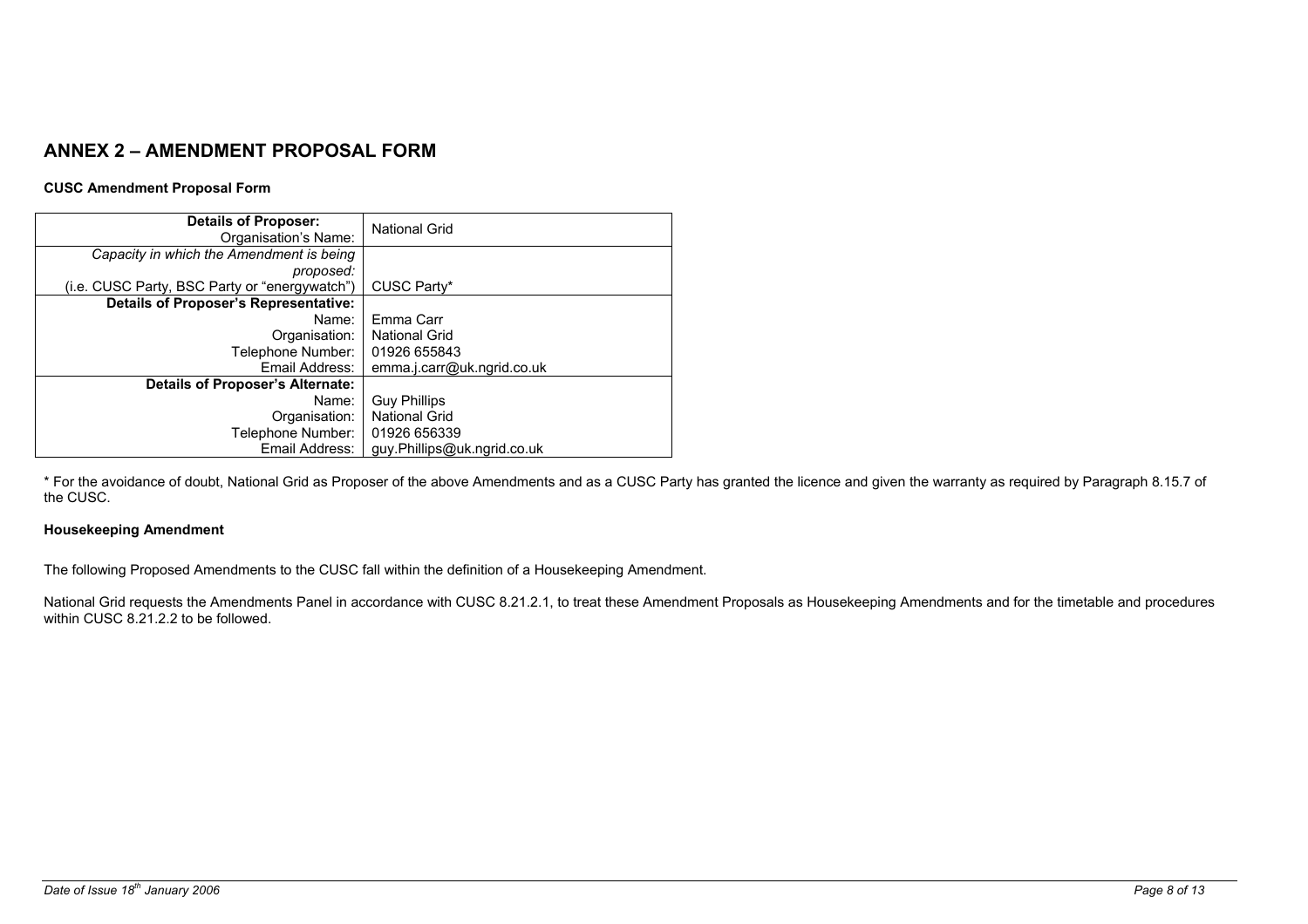| CAP Ref<br><b>No</b> | Title of<br>Amendment<br>Proposal                                                                   | Description of<br>Proposed<br>Amendment                                                                                                     | Description of<br><b>Issue or Defect</b><br>that Proposed<br>Amendment<br>seeks to Address                                                                    | Impact on the CUSC                                                                                                                                                                                                                                                                                                                                                                                                                                                                                                                                                                                                                            | npact on Core<br>dustry<br><b>ocuments</b> | Impact on<br>Computer<br>Systems<br>and<br>Processes<br>used by<br><b>CUSC</b><br>Parties | Details of<br>any Related<br>mods to<br>Other<br>Industry<br>Codes | Justification for Proposed<br>Amendment with Reference to the<br>Applicable CUSC Objectives                                                                                     |
|----------------------|-----------------------------------------------------------------------------------------------------|---------------------------------------------------------------------------------------------------------------------------------------------|---------------------------------------------------------------------------------------------------------------------------------------------------------------|-----------------------------------------------------------------------------------------------------------------------------------------------------------------------------------------------------------------------------------------------------------------------------------------------------------------------------------------------------------------------------------------------------------------------------------------------------------------------------------------------------------------------------------------------------------------------------------------------------------------------------------------------|--------------------------------------------|-------------------------------------------------------------------------------------------|--------------------------------------------------------------------|---------------------------------------------------------------------------------------------------------------------------------------------------------------------------------|
| <b>CAP108</b>        | <b>CUSC Definition</b><br><b>Actual Amount</b><br>and Notional<br>Amount<br>reference<br>correction | The reference<br>to section 3<br>within the<br><b>CUSC</b><br>Definition<br><b>Actual Amount</b><br>and Notional<br>Amount is<br>incorrect. | CAP108 proposes<br>to amend the<br>incorrect<br>reference from<br>3.12 to 3.13 with<br>the CUSC<br><b>Definitions Actual</b><br>Amount and<br>Notional Amount | Changes to Section 11.3 -<br><b>Definitions</b><br>"Actual Amount" as defined in<br>Paragraph 3.12-3;<br>"Notional Amount" as defined in<br>Paragraph 3.12-3;                                                                                                                                                                                                                                                                                                                                                                                                                                                                                 | None                                       | None                                                                                      | None                                                               | The proposed amendment will aid<br>efficiency in the implementation and<br>discharge of licence objectives by<br>accurately referring to the correct<br>Clause within the CUSC. |
| <b>CAP109</b>        | <b>CUSC Definition</b><br>Qualified<br>Company or<br>Qualifying<br>Company                          | Correction of a<br>spelling error<br>within the<br>Definition of<br>Qualified<br>Company or<br>Qualifying<br>Company                        | CAP109 proposes<br>to correct a<br>spelling error with<br><b>Definition</b><br>Qualified<br>Company or<br>Qualifying<br>Company                               | Changes to Section 11.3 -<br><b>Definitions</b><br>"Qualified Company" or<br>"Qualifying Company"<br>a company which is a public<br>Company or a private company<br>within the meaning of section 1(3)<br>of the Companies Act 1985 and<br>which is either a shareholder of<br>the User or any holding company<br>of such shareholder (the<br>expression holding company<br>having the meaning assigned<br>thereto by section 736,<br>Companies Act 1985 as<br>supplemented by section 144(3),<br>Companies Act 1989) and which<br>has throughout the validity period<br>of the Performance Bond it gives<br>in favour of NGC, a rating of at | None                                       | None                                                                                      | None                                                               | The proposed amendment will aid<br>efficiency in the implementation and<br>discharge of licence objectives by<br>correcting a spelling error within the<br>CUSC.                |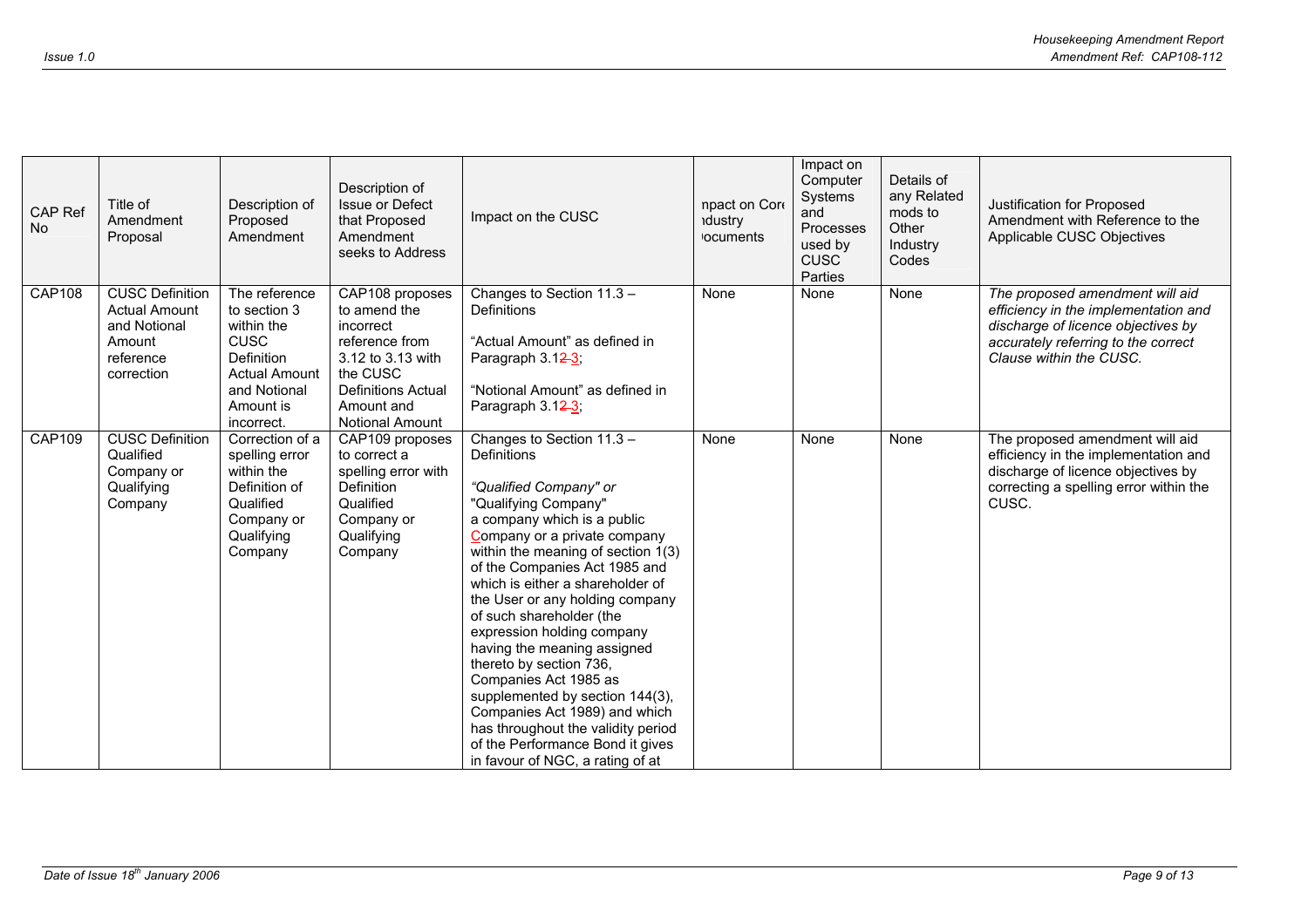|               |                                                                                          |                                                                                           |                                                                                                                                                    | least A- in Standard and Poor's<br>long term debt rating or A3 in<br>Moody's long term debt rating or<br>such lesser rating which NGC may<br>in its absolute discretion allow by<br>prior written notice given pursuant<br>to a resolution of its board of<br>directors for such period and on<br>such terms as such resolution<br>may specify provided that such<br>company is not during such<br>validity period put on any credit<br>watch or any similar credit<br>surveillance procedure which<br>gives NGC reasonable cause to<br>doubt that such company may not<br>be able to maintain the aforesaid<br>rating throughout the validity<br>period of the Performance Bond<br>and no other event has occurred<br>which gives NGC reasonable<br>cause to have such doubt; |      |      |      |                                                                                                                                                                                    |
|---------------|------------------------------------------------------------------------------------------|-------------------------------------------------------------------------------------------|----------------------------------------------------------------------------------------------------------------------------------------------------|--------------------------------------------------------------------------------------------------------------------------------------------------------------------------------------------------------------------------------------------------------------------------------------------------------------------------------------------------------------------------------------------------------------------------------------------------------------------------------------------------------------------------------------------------------------------------------------------------------------------------------------------------------------------------------------------------------------------------------------------------------------------------------|------|------|------|------------------------------------------------------------------------------------------------------------------------------------------------------------------------------------|
| <b>CAP110</b> | <b>CUSC Section</b><br>$4.3.2.20 -$<br>Reference to<br><b>HM Customs</b><br>and Exercise | <b>HM Customs</b><br>and Excise<br>has change its<br>name to HM<br>Revenue and<br>Customs | CAP110 proposes<br>to amend Section<br>4.3.2.20 to reflect<br>the change of<br>name of HM<br>Customs and<br>Excise to HM<br>Revenue and<br>Customs | Changes To Section 4.3.2.20<br>4.3.2.20 For the purpose of the<br>regulations of HM Revenue and<br>Customs and Exercise as regards<br>self-billing of Balancing Services<br>and the submission of Value<br>Added Tax invoices, the User<br>hereby consents to the operation<br>of a self-billing system by NGC<br>with regard to the payment for<br>Balancing Services to be provided<br>pursuant to the CUSC and the<br>relevant Balancing Services<br>Agreement and will at all times                                                                                                                                                                                                                                                                                        | None | None | None | The proposed amendment will aid<br>efficiency in the implementation and<br>discharge of licence objectives by<br>correcting referencing HM Revenue<br>and Customs within the CUSC. |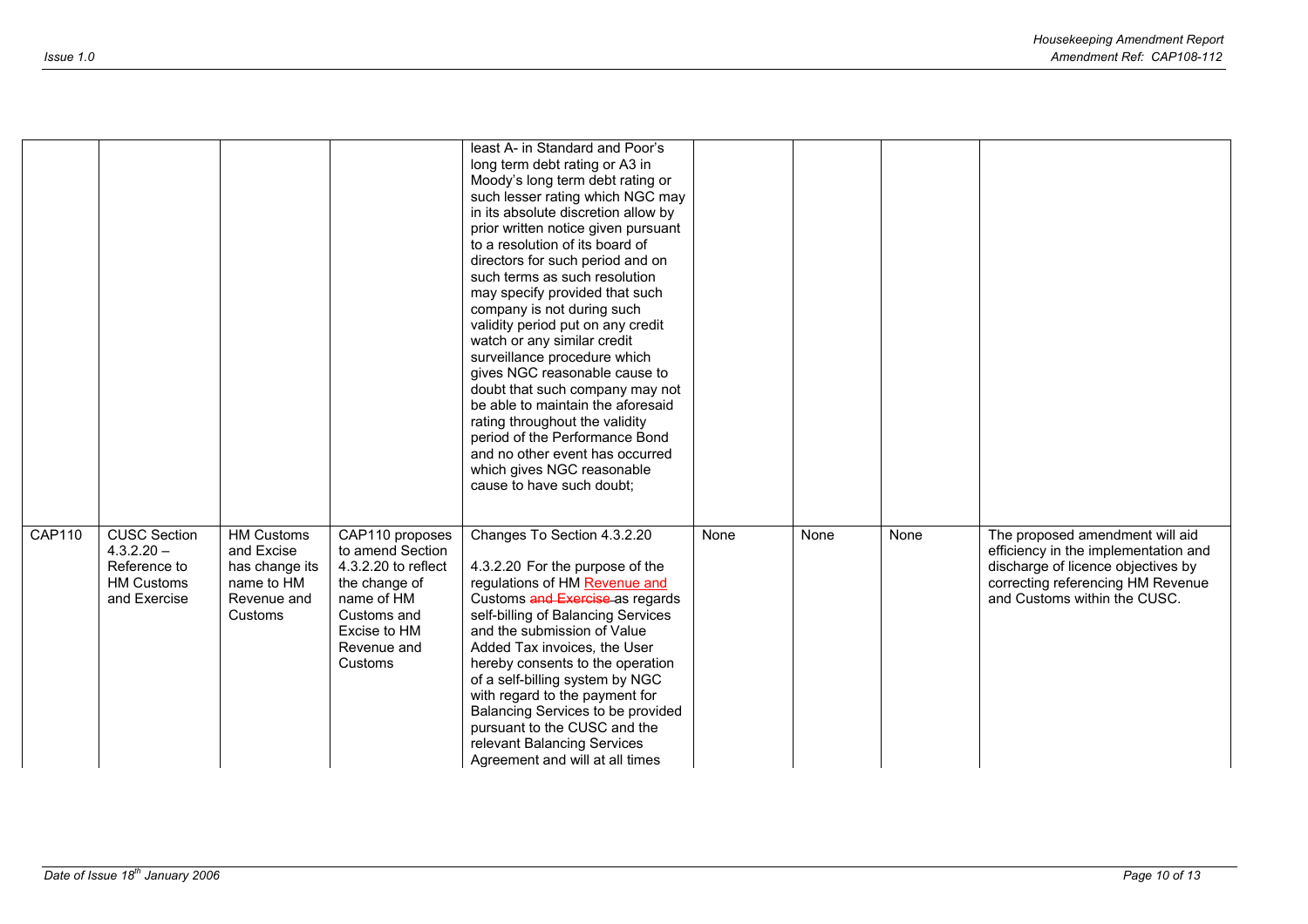|               |                                                                                          |                                                                                                                                                                                                                                    |                                                                                                                                                                                                                                                                             | throughout the term of the<br>relevant Balancing Services<br>Agreement maintain such<br>consent. The User hereby<br>undertakes, as between NGC and<br>that User, to do (at NGC's cost) all<br>acts and things reasonably<br>necessary to enable NGC to<br>comply with the regulations of HM<br>Revenue and Customs and<br><b>Excise as regards the self-billing</b><br>of Balancing Services. |      |      |      |                                                                                                                                                                                                         |
|---------------|------------------------------------------------------------------------------------------|------------------------------------------------------------------------------------------------------------------------------------------------------------------------------------------------------------------------------------|-----------------------------------------------------------------------------------------------------------------------------------------------------------------------------------------------------------------------------------------------------------------------------|-----------------------------------------------------------------------------------------------------------------------------------------------------------------------------------------------------------------------------------------------------------------------------------------------------------------------------------------------------------------------------------------------|------|------|------|---------------------------------------------------------------------------------------------------------------------------------------------------------------------------------------------------------|
| <b>CAP111</b> | CUSC Exhibits -<br>Contact update<br>for the return of<br>Application<br>Forms           | A number of<br><b>Exhibits</b><br>reference the<br><b>CUSC Panel</b><br>Secretary, as<br>the contact for<br>the return of<br>certain<br>Application<br>Forms, the<br>actual contact<br>is the<br>Customer<br>Agreements<br>Manager | CAP111 proposes<br>to amend CUSC<br>Exhibit B<br>paragraph 14,<br>Exhibit D<br>paragraph 15,<br><b>Exhibit F</b><br>paragraph 9,<br>Exhibit I<br>paragraph 15 and<br>Exhibit Q<br>paragraph 13 to<br>reflect the correct<br>contact details for<br><b>Application Forms</b> | See Annex 1 for Legal Text<br>Amendments to all 5 CUSC<br>Exhibits                                                                                                                                                                                                                                                                                                                            | None | None | None | The proposed amendment will aid<br>efficiency in the implementation and<br>discharge of licence objectives by<br>accurately referencing the correct<br>person for Application Forms within<br>the CUSC. |
| <b>CAP112</b> | <b>CUSC Definition</b><br>Housekeeping<br>Amendment<br>Report<br>reference<br>correction | The reference<br>in Section 11.3<br><b>Definition</b><br>Housekeeping<br>Amendment<br>Report is<br>incorrect.                                                                                                                      | CAP112 proposes<br>to amend the<br>incorrect<br>reference from<br>8.22.21 to 8.21.2<br>.2 CUSC<br>Definition<br>Housekeeping<br>Amendment<br>Report                                                                                                                         | Changes to Section 11.3 -<br>Definitions<br>"Housekeeping Amendment<br>Report"<br>the report submitted by NGC to<br>the Authority in accordance with<br>Paragraph 8.21.2.222.2.1(b);                                                                                                                                                                                                          | None | None | None | The proposed amendment will aid<br>efficiency in the implementation and<br>discharge of licence objectives by<br>accurately referring to the correct<br>Clause within the CUSC.                         |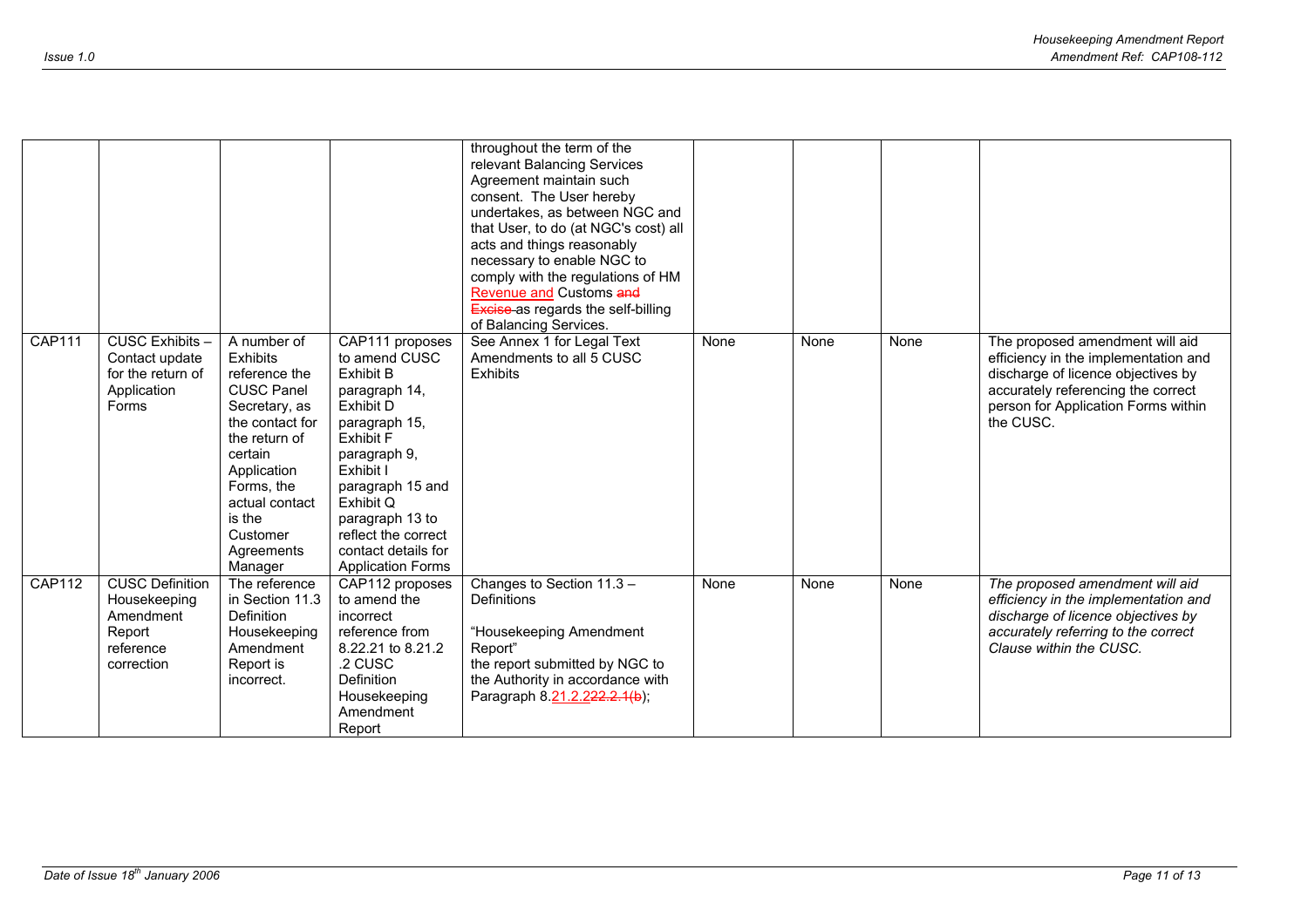#### Annex 1

#### CAP112 CUSC Exhibits – Contact update for the return of Application Forms

Proposed Legal text to modify the CUSC

Exhibit B paragraph 14

Please complete this application form in black print and return it together with a cheque for the appropriate application fee to Customer Agreements Manager CUSC Panel Secretary, The National Grid Company plc, Warwick Technology Park, Gallows Hill, Warwick, CV34 6DA (Telephone No. 01926 65 3000).

#### Exhibit D paragraph 15

Please complete this application form in black print and return it together with a cheque for the appropriate application fee to Customer Agreements Manager CUSC Panel Secretary, The National Grid Company plc, Warwick Technology Park, Gallows Hill, Warwick, CV34 6DA (Telephone No. 01926 65 3000).

#### Exhibit F paragraph 9

Please complete this application form in black print and return it together with a cheque for the appropriate application fee to Customer Agreements Manager CUSC Panel Secretary, The National Grid Company plc, Warwick Technology Park, Gallows Hill, Warwick, CV34 6DA (Telephone No. 01926 65 3000).

#### Exhibit I paragraph 15

Please complete this application form in black print and return it together with a cheque for the appropriate application fee to Customer Agreements Manager CUSC Panel Secretary, The National Grid Company plc, Warwick Technology Park, Gallows Hill, Warwick, CV34 6DA (Telephone No. 01926 65 3000).

Exhibit Q paragraph 13

Please complete this application form in black print and return it together with a cheque for the appropriate application fee to Customer Agreements Manager CUSC Panel Secretary, The National Grid Company plc, Warwick Technology Park, Gallows Hill, Warwick, CV34 6DA (Telephone No. 01926 65 3000).